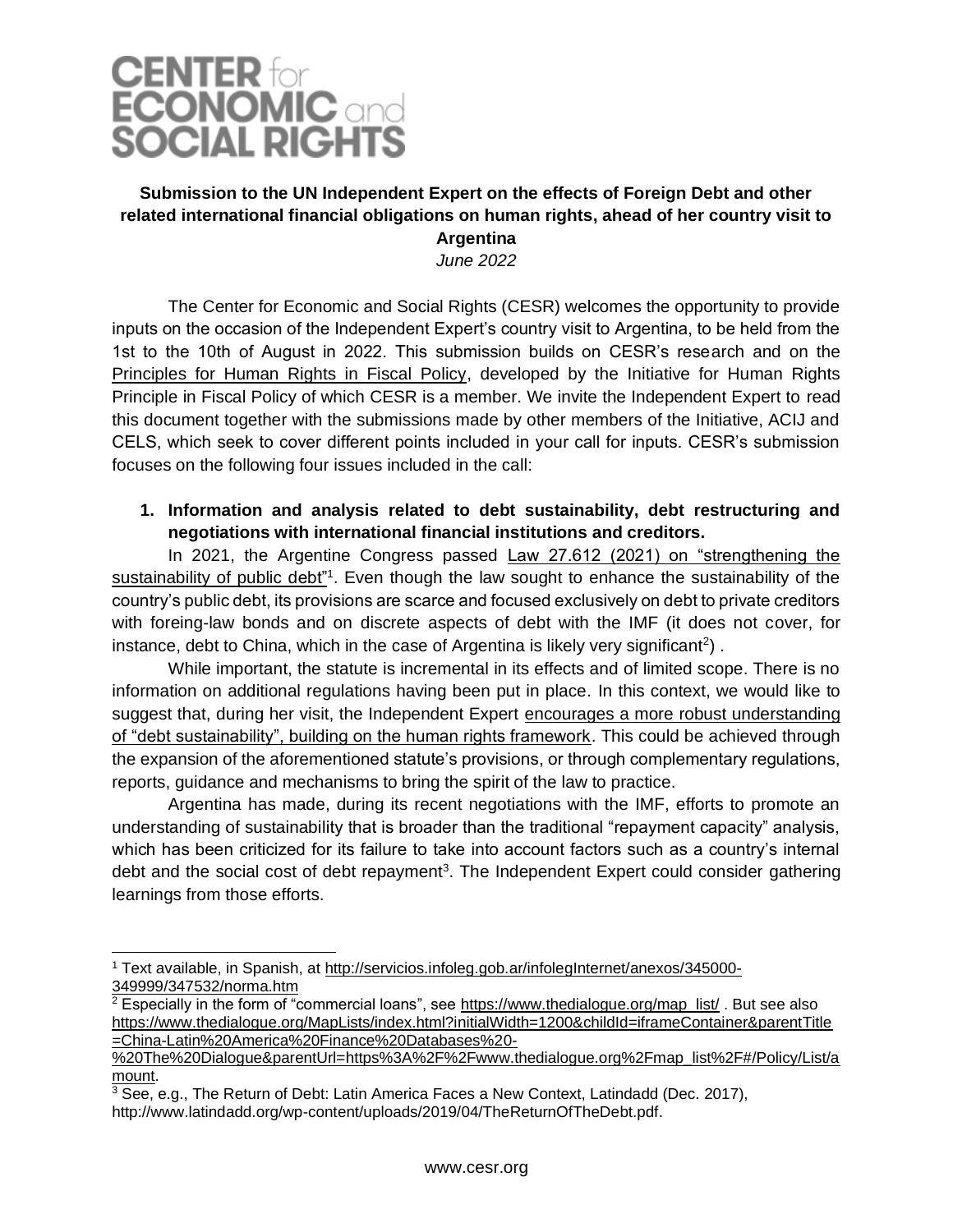# **CENTER for**<br>**ECONOMIC** and **SOCIAL RIGHT**

In CESR's view, traditional debt sustainability analysis frameworks fail for two main reasons. First, they fail to be comprehensive, realistic, informed and transparent. For example, with regards to Argentina's 2018 Stand-by agreement with the IMF (the biggest in the history of the Fund), it has been argued that "the Fund failed to ensure adequate safeguards for the provision of its general resources", due to its largely unrealistic assumptions, and that "...it was reasonably foreseeable that the design of the programme would result in an extension of the duration and magnification of the degree of disequilibrium in Argentina's international balance of payments<sup>"4</sup>. This has led scholars to argue that the agreement should be deemed void<sup>5</sup>. The process through which Argentina ended up entering such an agreement was opaque, and the government failed to provide information even on the very limited procedural requirements that the Argentine legislation imposes<sup>6</sup>. Therefore, opportunities to make evident the narrow, unrealistic analysis that was being made were missed.

The second related reason for the limitations of the current debt sustainability analysis is that it does not reflect human rights' concerns, failing to acknowledge the human impacts of States' indebtedness and their human rights' obligations. Notably, human rights require, among other things, transparency and meaningful participation around fiscal decisions, which could help address the limitations described above.

More importantly, under international human rights' law, Argentina has committed to mobilizing the maximum of its available resources to progressively achieve the full realization of economic, social and cultural rights  $(ESR)^7$ . Debt sustainability analyses that focus mainly on repayment issues ignore that the large amounts of resources that are devoted to debt-paying undermine many States' capacity to comply with such obligation. As argued by [CESR](https://progressive.international/blueprint/a54a1e12-0227-466e-a5e9-e3733231f379-rights-not-debts/en) in the past, there is a mutually reinforcing relationship between high levels of debt and the systematic deprivation of human rights. Indeed, "...debt servicing is often undertaken at the expense of social investment. When debt payments squeeze government budgets, or debt relief comes with attached conditions, this leads to the privatization of public assets; cuts in social protection programs; and disinvestment in essential public services<sup>8</sup>"

Notably, States Extraterritorial obligations (ETOs, further developed below) are also relevant here. Under the Universal Declaration on Human Rights (UDHR), States have extraterritorial obligations to not only respect human rights, but to help others fulfill those rights in proportion to each State's resources. Importantly, States do not loose those obligations when acting as members of international institutions such as the IMF.

<sup>4</sup> Patricio Ferreira Lima, Karina and Marsh, Chris, The IMF's 2018 Stand-By Arrangement with Argentina: An Ultra Vires Act? (January 10, 2022). Available at SSRN: https://ssrn.com/abstract=4004595 or [http://dx.doi.org/10.2139/ssrn.4004595.](http://dx.doi.org/10.2139/ssrn.4004595)

<sup>5</sup> Idem.

<sup>&</sup>lt;sup>6</sup> For an expansion of this argument, see<https://fmiargentina.com/introduccion/>

<sup>7</sup> For example, under the International Covenant on Economic, Social and Cultural Rights or the American Convention on Human Rights.

<sup>8</sup> See CESR, Key Concepts, "Sovereign debt & human rights", available at

[https://www.cesr.org/sites/default/files/2022/Sovereign\\_Debt\\_and\\_Human\\_Rights.pdf](https://www.cesr.org/sites/default/files/2022/Sovereign_Debt_and_Human_Rights.pdf)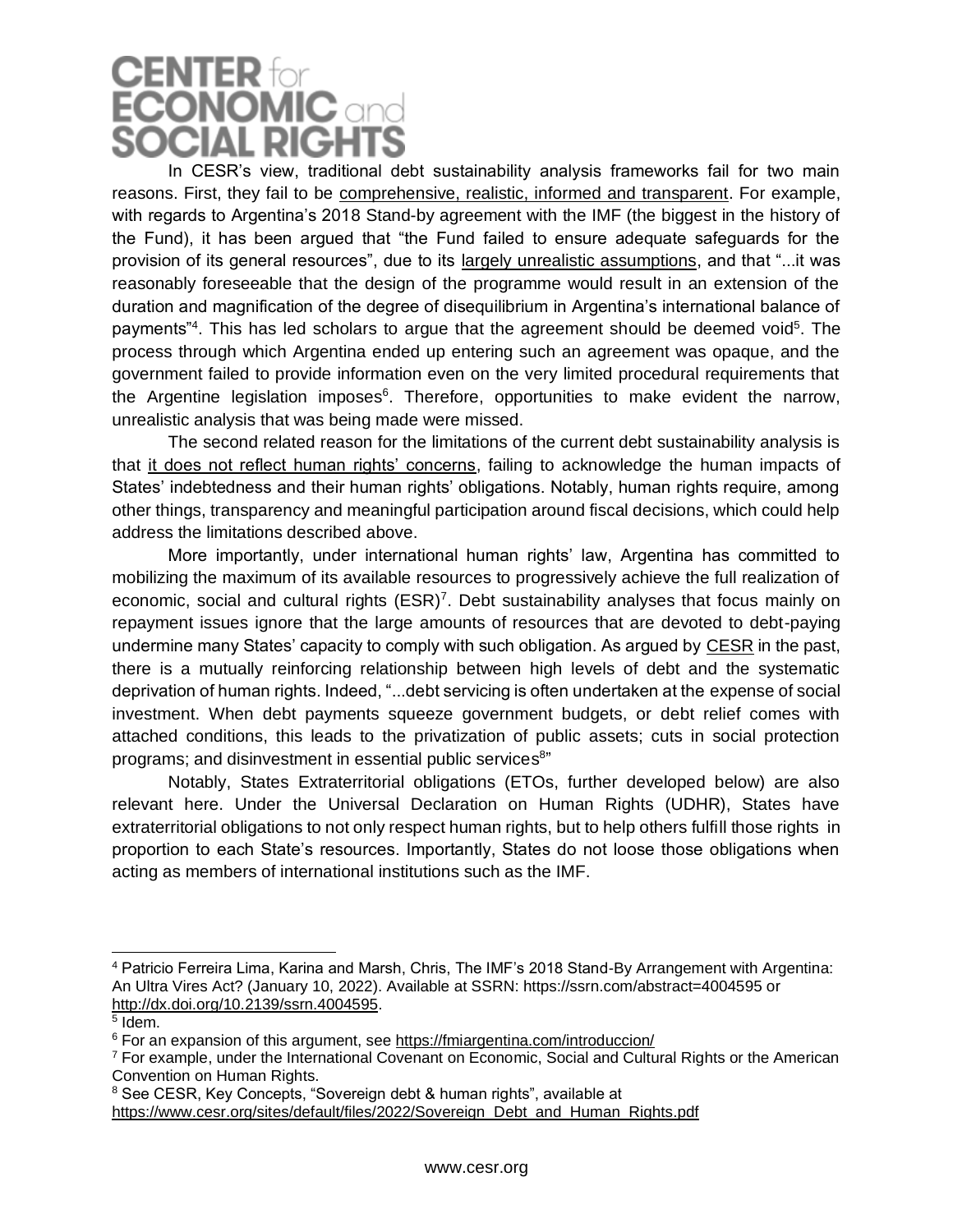### **CENTER** for **ECONOMIC** and **SOCIAL RIGHTS**

In recent years, even the IMF has begun to recognize that debt sustainability analysis is a complex issue<sup>9</sup>, although its proposals do not fully consider social spending, public investment, and debt's overall impact on human rights. The United Nations General Assembly in turn has already recognized respect for human rights as part of the "principle of sustainability" for debt restructuring<sup>10</sup>. Furthermore, a previous mandate holder of your mandate proposed benchmarks for a multilateral framework for debt restructuring which include human rights considerations<sup>11</sup>, such as the need to: a) make restructuring compatible with human rights obligations; b) include human rights impact assessments<sup>12</sup> in any debt sustainability analyses; c) ensure that minimum essential levels of the enjoyment of ESC rights can be satisfied even in financial crises; and d) reflect the human rights principles of impartiality, transparency, participation, and accountability.

The Principles for Human Rights in Fiscal Policy<sup>13</sup>, launched in 2021, further distill what a human rights' approach to debt sustainability means. They claim that States should:

- Undertake independent analysis of debt sustainability, incorporating assessments of the effects on human rights and of the distributive impacts resulting from the trajectory of interest payments on debt. They should take into consideration the financing required to fulfill human rights obligations and international commitments relating to sustainable development in external debt sustainability assessments.
- Take measures to ensure negotiations and modifications for debt crisis prevention are orderly, equitable and quarantee the fulfillment of human rights obligations<sup>14</sup>. This includes incorporating collective action clauses in negotiated debt contracts to facilitate and expedite negotiation procedures.
- When conducting debt sustainability and debt relief assessments, include the implementation of social and environmental sustainability regulations, as well as a broader vulnerability index, to ensure that debt servicing does not undermine the enjoyment of human rights<sup>15</sup>.
- International financial institutions, both in their loan-granting and when providing technical assistance, should also incorporate a human rights dimension into debt sustainability analysis and participate in negotiations on debt relief and restructuring. This should be

<sup>&</sup>lt;sup>9</sup> The International Architecture for Resolving Sovereign Debt Involving Private-Sector Creditors – Recent Developments, Challenges, and Reform Options, International Monetary Fund 1 (23 Sept. 2020). <sup>10</sup> See A/RES/69/319, par. 8.

<sup>11</sup> See Juan Pablo Bohoslavsky, Towards a multilateral legal framework for debt restructuring: Six human rights benchmarks States should consider, OHCHR (Jan. 26, 2015),

https://www.ohchr.org/Documents/Issues/Development/IEDebt/DebtRestructuring.pdf?user=4818. <sup>12</sup> On HRIAs, see also

[https://www.ohchr.org/sites/default/files/Documents/Issues/IEDebt/GuidePrinciples\\_EN.pdf](https://www.ohchr.org/sites/default/files/Documents/Issues/IEDebt/GuidePrinciples_EN.pdf)

<sup>13</sup> https://derechosypoliticafiscal.org/en/

<sup>14</sup> Guzmán, M and Stiglitz, 2016, "A Soft Law Mechanism for Sovereign Debt Restructuring Based on the UN Principles. FES. International Policy Analysis", UNCTAD, 2019. Trade and Development Report 2019: Financing a Global Green New Deal, pp. 71-101.

<sup>&</sup>lt;sup>15</sup> Report of the Independent Expert on the effects of foreign debt and other related international foreign obligation of States on the full enjoyment of all human rights, particularly economic, social and cultural rights. A/71/305 (5 August 2016).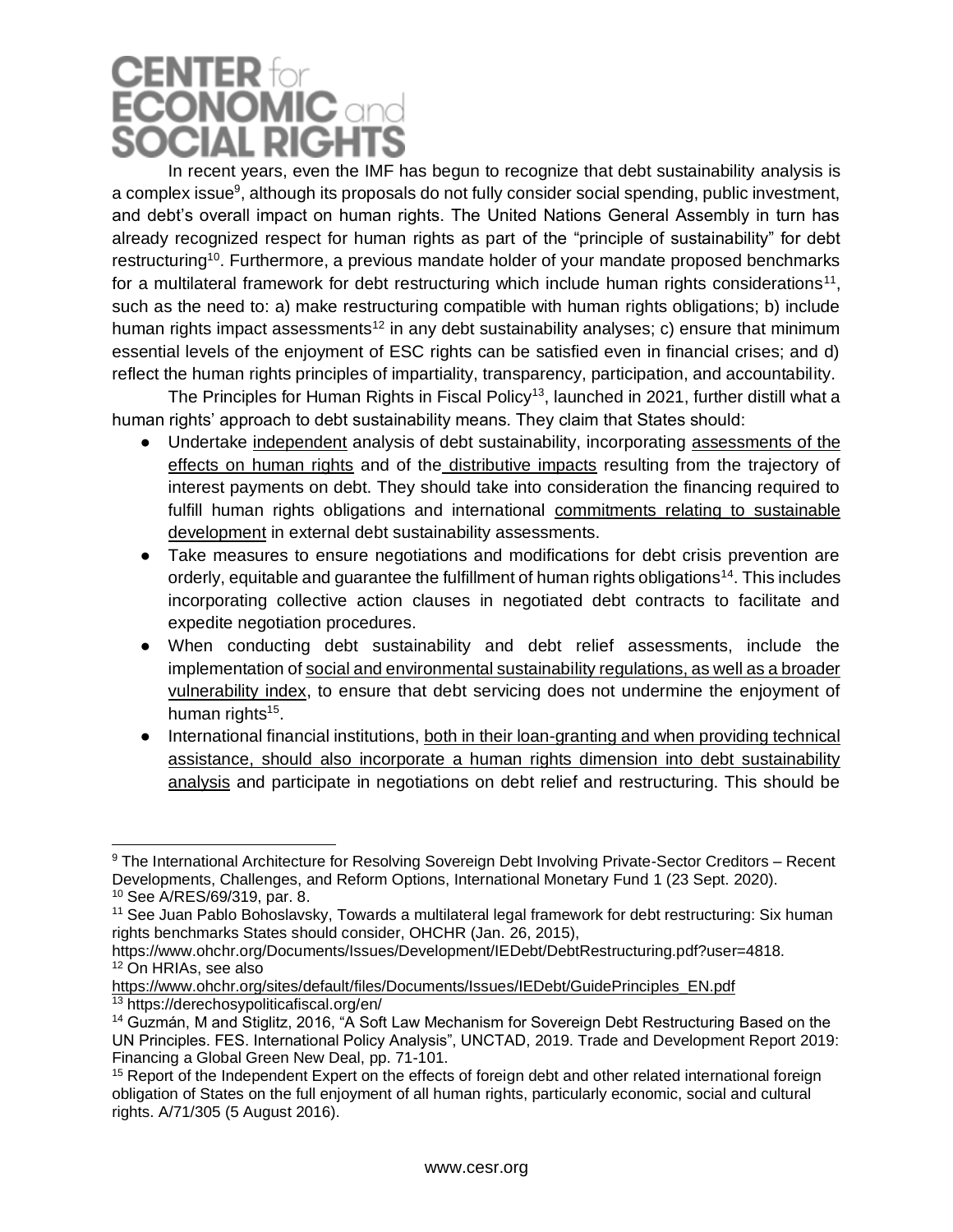

done with the aim of freeing up fiscal space to safeguard the capacity of States to meet their human rights obligations<sup>16</sup>.

The aforementioned principles and benchmarks could be included in Argentine debtsustainability legislation, through an update or reform of the current normative framework.

#### **2. Issues related to taxation, revenue and the use of the maximum of available resources for the realization of human rights.**

Tax resources make up the vast majority of public resources in Argentina, and national taxes (as opposed to local taxes), in turn, account for the majority of those resources. Despite its duty to use the maximum of available resources, Argentina has a system of abundant "tax expenditures"<sup>17</sup> (including tax exemptions, holidays and incentives). Because tax expenditures, by definition, imply reducing the revenue that the State is able to collect, they may contradict States' obligation to mobilize the maximum available resources to secure ESR. In other words, through these measures the State deliberately forgoes significant amounts of revenue, allegedly to pursue policy goals which are often not aligned with its human rights' obligations (such as fostering the mining sector). From a human rights point of view, tax expenditures may also be problematic in light of equality and nondiscrimination, both because they often benefit highincome sectors and because revenue losses are "compensated" by relying more heavily on indirect taxes, often considered easier to collect.

There are several problems around tax expenditures in the country, including the following:

- Argentina uses a very minimal estimate to calculate the costs of tax incentives, exemptions etc., which likely underestimates the revenue foregone and is in tension with the country's obligation to regularly assess whether the maximum of available resources have been used to progressively achieve ESR.
- Tax expenditures increased steadily, as a percentage of GDP, especially between 2004 and 2017.
- Tax expenditures are under-discussed and once incorporated they are not reviewed periodically. For example, most tax expenditures do not include sunset clauses.
- Many of the tax expenditures in force are inequitable. For example, there are tax exemptions for big football clubs<sup>18</sup>, mining activities, and for the income tax paid by federal judges.

<sup>&</sup>lt;sup>16</sup> Report of the Independent Expert on the effects of foreign debt and other related international financial obligations of States on the full enjoyment of all human rights, particularly economic, social and cultural rights. The responsibility of international financial institutions for complicity in human rights violations, (2019), A/74/178, par. 87. See also Report of the Independent Expert on the effects of foreign debt and other related international financial obligations of States on the full enjoyment of all human rights, particularly economic, social and cultural rights, Guiding principles on foreign debt and human rights, A/HRC/20/23.

<sup>&</sup>lt;sup>17</sup> Defined by Argentine legislation as the revenue that the State fails to collect due to differential treatments granted to a person, activity or area.

 $18$  See Law 16.774.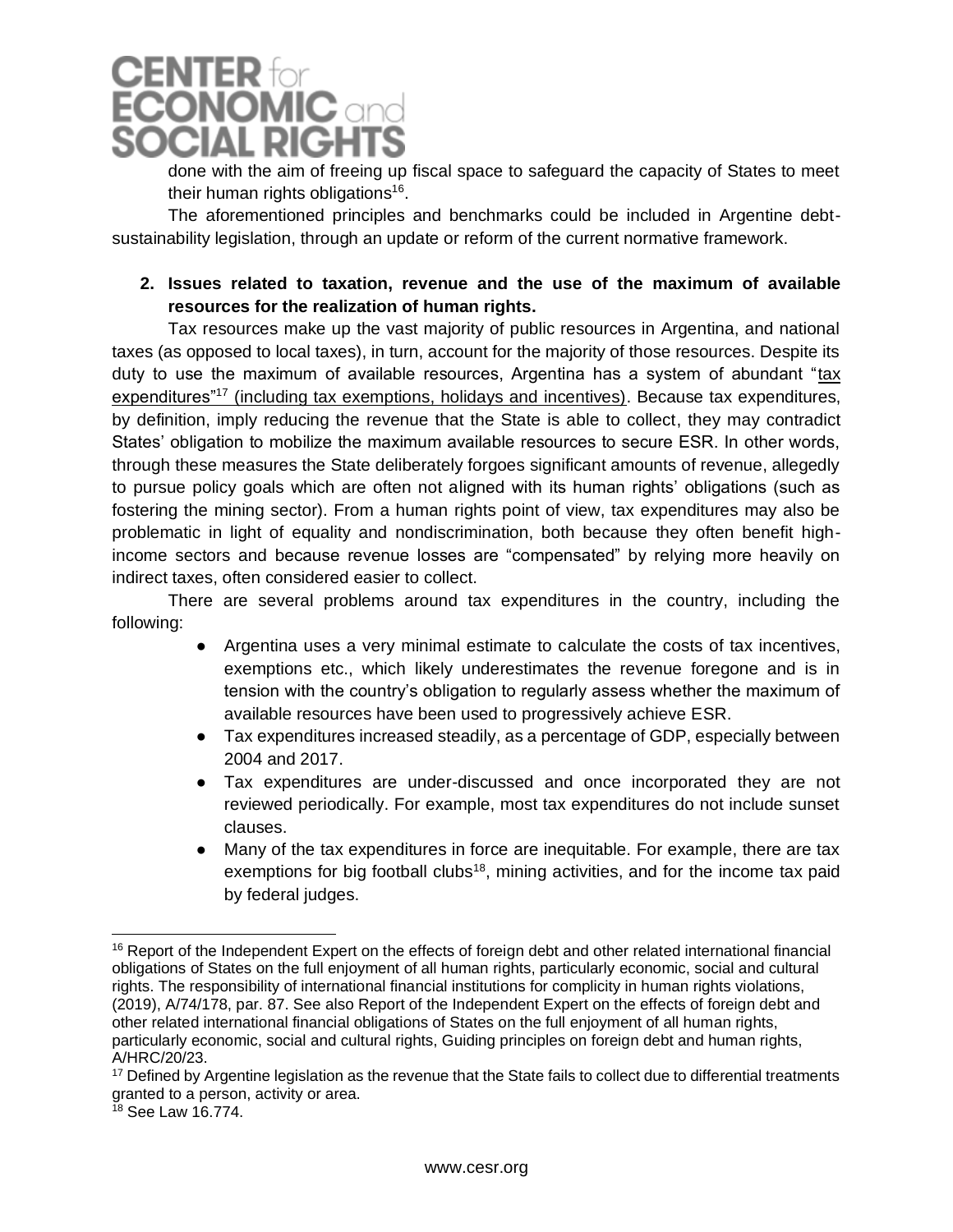# **CENTER for**<br>**ECONOMIC and SOCIAL RIGHTS**

Argentina also faces deep problems in compliance with tax rules, losing large sums of resources over tax avoidance and evasion<sup>19</sup>. Furthermore, the regulation on "forgiveness" of taxpayers debts in Argentina is unclear and there are no public and general criteria that indicate in which cases or for what purposes they should proceed. Although these measures are usually considered exceptional, in Argentina some tax debts' cancellations have been "hidden", for example, within the annual budget laws.

Furthermore, the Argentine tax system is disproportionately dependent on indirect taxes, levied on the consumption of goods and services, which particularly impact people with lower incomes and working class women. In other words, Argentina does not take all the measures within its power to reduce inequality through its tax policy, despite its obligations of equality and non-discrimination. The Argentine State provides no reasons or evaluations related to why it prioritizes indirect taxes (as evidenced, among other things, by the maintenance over decades of both direct and indirect taxes originally incorporated as "emergency" taxes).

The above-mentioned Principles for Human Rights in Fiscal Policy also provide guidance on how to enhance policies in this area, which the Independent Expert could consider recommending to the Argentine Republic, for example by:

- Strictly justifying and assessing tax expenditures, with measures such as:
	- Ensuring prior assessment of the social impacts of tax expenditures, and subjecting them to public hearings.
	- Conditioning tax expenditures to the achievement of measurable objectives and setting a time limit for them through expiration clauses.
	- Regularly and publicly assessing existing tax expenditures. Their continuity must be conditioned on the verification of specific progress towards legitimate aims in line with the human rights framework.
	- Limiting tax benefits to critical activities or sectors, avoiding widespread tax collection waivers. In the case of business incentives, prioritize those linked to investments. Tax expenditures must not give preference to high earning sectors and large corporations.
	- Only establishing expenditures by law.
- Guaranteeing transparency in tax expenditures, through measures such as:
	- Publishing all differential treatments established in their tax systems, both at the national and subnational levels, including exemptions, fiscal benefits, waivers, and debt cancellations.
	- Making information available in open formats (e.g. csv files), including benefits' effective dates, assessments, and the people and companies who are beneficiaries of the incentives. This should include disaggregation by income

<sup>&</sup>lt;sup>19</sup> It is estimated that for 2007 the rate of VAT evasion in Argentina was 19.8%, while that of the Income Tax of 49.7% (being the identical rate for the income tax of natural and legal persons). This rate of income tax evasion is substantially higher than that reported by ECLAC for Brazil, Chile, Colombia, and Mexico. ECLAC also estimates that Argentina, for 2015, lost an equivalent of 2% of its GDP due to evasion of the Value Added Tax, an equivalent of twelve thousand seven hundred million pesos (\$ 12,700,000,000).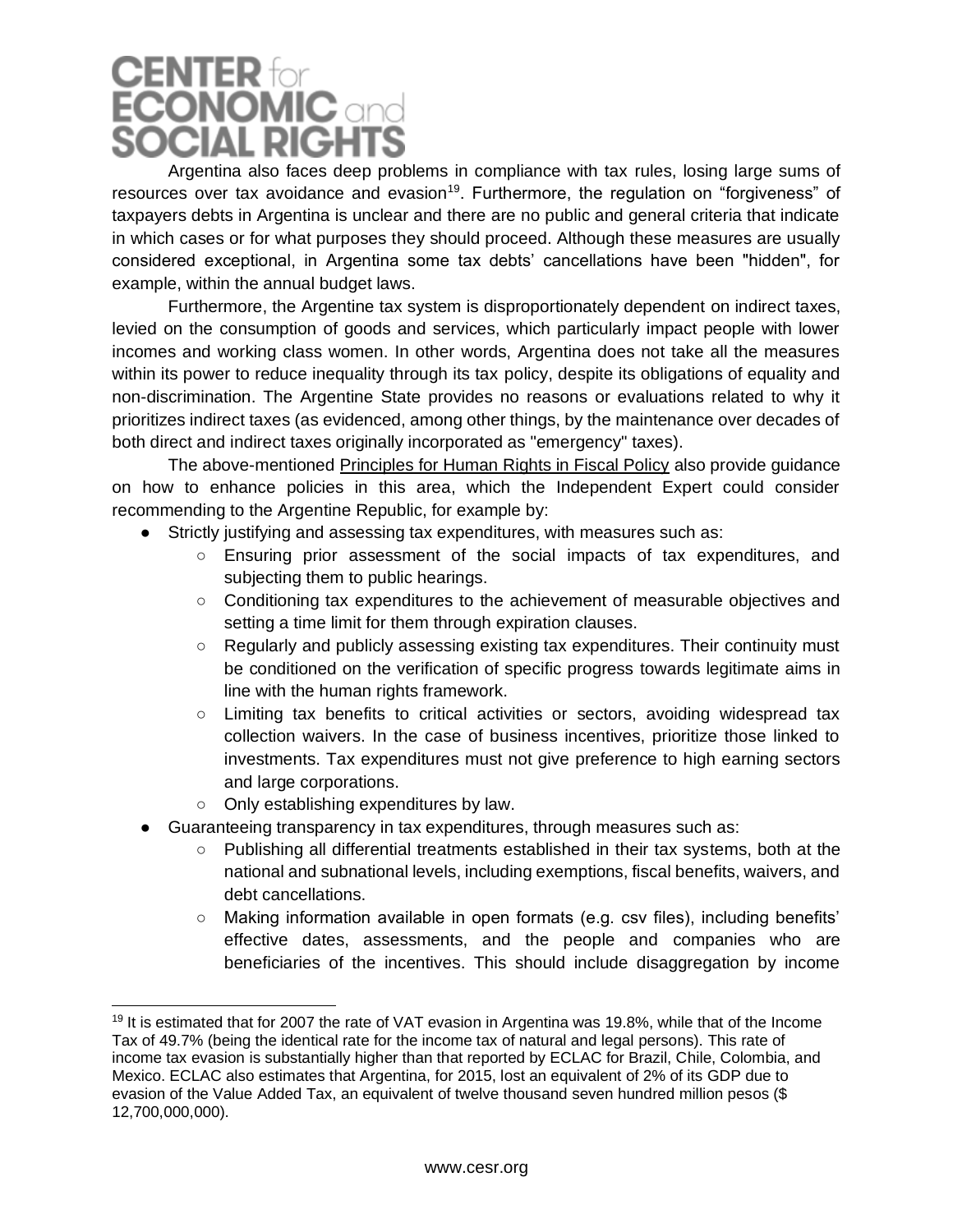

decile, gender, race, region, business type, sector, waived tax obligation, and estimated cost, among other relevant information.

- Quantifying the total fiscal cost of expenditures by beneficiary, sector, and type of benefit or exemption. This should be done both at the national and sub-national levels, including the exceptions contained in bilateral and multilateral agreements. The methodology used to estimate the cost of tax expenditures should be published, explaining the reference framework used.
- $\circ$  Including the publication of tax expenditures in the budgetary cycle calendar to ensure that the final budget accounts for them.

#### **3. Issues related to Illicit financial flows and corruption; access to information, accountability and transparency mechanisms in this domain.**

Illicit financial flows inevitably have a cross-border component to themselves. This means that even international illicit financial transactions are carried out through the SWIFT messaging system: a secure communications protocol used amongst thousands of banks to communicate and authorize credits or debits of accounts.<sup>20</sup> Evidence from numerous past scandals like the Russian Laundromat have shown us that accounting movements are not always decided on the basis of "economic reality".<sup>21</sup> The cross-border characteristic of illicit financial flows is built on the conventions established by the international banking correspondence system, with the US dollar being the dominant currency being used. More importantly, banks that make accounting movements go via jurisdictions based on convenience as a matter of fact should be considered as illicit too and must be recognized as facilitators. Enforcement agencies of global South countries, however, are not always privy to this information held by SWIFT which has often been used by the US to detect money laundering or terrorist financing activities.

Timely detection of cross-border illicit financial flows is useful in recovering hidden assets and wealth for that country. Financial secrecy at this point is deliberately being maintained by international banks and financial institutions to keep countries from being able to access real time tax and financial information and take prompt action. In a step towards transparency, we recommend that any international transaction under SWIFT must include information on the ultimate beneficial owner.<sup>22</sup> International cooperation on matters of illicit financial flows and in particular tax abuse must bridge geopolitical differences in how information is shared with global South countries.

As CESR, we recommend creating a public register of ultimate beneficial ownership that includes information on direct or indirect control, influence, voting rights or significant interest through contract or otherwise. In the definition adopted by Argentina's beneficial ownership register on Foreign Passive Entities through Article 90 of Law No. 27,260, "the final beneficiary

<sup>&</sup>lt;sup>20</sup> Andres Arauz (2020): Technical Module : The Role of Banks in Latin America as a Facilitator of Illicit Financial Flows. [https://www.cbgaindia.org/wp-content/uploads/2020/03/Module-5\\_Technical-](https://www.cbgaindia.org/wp-content/uploads/2020/03/Module-5_Technical-Module_The-Role-of-Banking-in-Latin-America-as-a-Facilitator-of-Illicit-Financial-Flows.pdf)[Module\\_The-Role-of-Banking-in-Latin-America-as-a-Facilitator-of-Illicit-Financial-Flows.pdf](https://www.cbgaindia.org/wp-content/uploads/2020/03/Module-5_Technical-Module_The-Role-of-Banking-in-Latin-America-as-a-Facilitator-of-Illicit-Financial-Flows.pdf)

<sup>&</sup>lt;sup>21</sup> See<https://www.occrp.org/en/laundromat/the-russian-laundromat-exposed/>

<sup>&</sup>lt;sup>22</sup> Andres Knobel (2019): Data on Bank Transfers: Complementing Automatic Exchange of Information and Detecting Illicit Financial Flows in Real Time. Tax Justice Network [https://taxjustice.net/wp](https://taxjustice.net/wp-content/uploads/2019/07/Swift-proposal-2019-Tax-Justice-Network.pdf)[content/uploads/2019/07/Swift-proposal-2019-Tax-Justice-Network.pdf](https://taxjustice.net/wp-content/uploads/2019/07/Swift-proposal-2019-Tax-Justice-Network.pdf)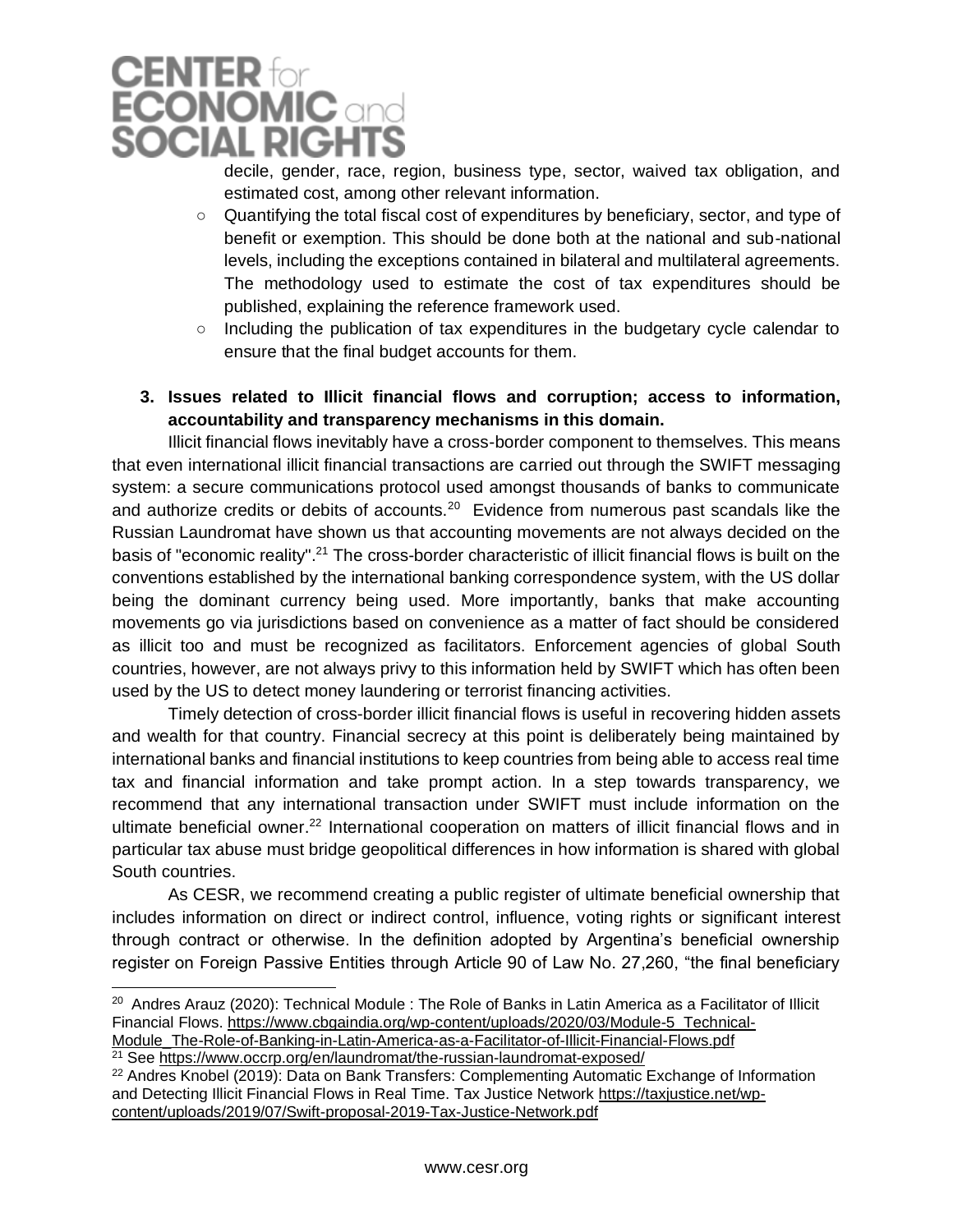## **CENTER for**<br>**ECONOMIC** and **SOCIAL RIGHTS**

must be identified, understanding as such the human person who owns the capital or voting rights of a company, legal entity or other contractual entity or legal structure - regardless of the percentage of participation-, or that by any other means, exercises direct or indirect control of said legal person, entity or structure."<sup>23</sup> The central register on legal entities is maintained by the Administración Federal de Ingresos Públicos (AFIP). Information available from legal entities required to maintain a shareholder registry must also be reflected in the public beneficial owner register. So far, there is no central register on real estate but decentralized information is accessible to certain professions (lawyers, etc.) at the provincial level. <sup>24</sup>

In CESR's view, a public register on ultimate beneficial ownership must cover all legal entities, instruments and arrangements like companies (listed/unlisted, assets or holdings), foundations, trusts, associations (unincorporated/ incorporated or body of persons), different classes of investment funds, cooperative societies and limited liability partnerships. It is further recommended that the threshold for identifying the ultimate beneficial owner should be at zero as any other threshold would be susceptible to further abuse. The threshold appointed by Argentina's beneficial ownership register is around 1%. While Argentina's legal framework on cracking down on complicated company structures and ownership secrecy is an improvement in comparison to other G20 countries, the beneficial ownership register is yet to be made open to all. This crossverification of information on ownership (including assets) will also prove to be useful between jurisdictions is crucial to not only tackle different modalities of illicit financial flows but also be able to recover stolen assets. In March 2022, the ruling coalition introduced a bill to seize undisclosed assets held by citizens overseas in order to pay off the \$44.5 billion debt owed to the IMF as part of the 2018 loan.<sup>25</sup> As of December 31, 2021, nearly \$417.5 billion worth of undeclared assets are held by Argentinian citizens offshore. Even with a bubbling socio-economic crisis, the Argentinian government is forced to prioritize servicing their debts to international financial institutions like the IMF over emboldening their public services as part of its commitment to mobilize "maximum available resources" to ensure economic, social and cultural rights of the citizens.

Along with ownership transparency, information on financial accounts of companies on a country-by-country basis must be made available in an open data format. At present, Argentina has no legislation calling for public country by country reporting of multinational companies.

These recommendations and considerations must be grounded in human rights' obligations, including Argentina's duty to use its maximum available resources to ensure ESR, and States' extraterritorial obligations under international human rights' law. As consistently stated by the UN Committee on Economic, Social and Cultural rights, "available resources" are not limited to existing public resources. On the contrary, when necessary, mobilizing resources may require increasing the availability of resources to generate revenue that is sufficient to effectively

<sup>&</sup>lt;sup>23</sup> See<https://www.boletinoficial.gob.ar/detalleAviso/primera/227833/20200415>

<sup>24</sup> Financial Secrecy Index (2022). Tax Justice Network [https://fsi.taxjustice.net/country](https://fsi.taxjustice.net/country-detail/#country=AR&period=22)[detail/#country=AR&period=22](https://fsi.taxjustice.net/country-detail/#country=AR&period=22)

<sup>&</sup>lt;sup>25</sup> See <u>https://batimes.com.ar/news/economy/frente-de-todos-senators-eye-bill-to-tax-undeclared-assets-</u> [held-overseas.phtml](https://batimes.com.ar/news/economy/frente-de-todos-senators-eye-bill-to-tax-undeclared-assets-held-overseas.phtml)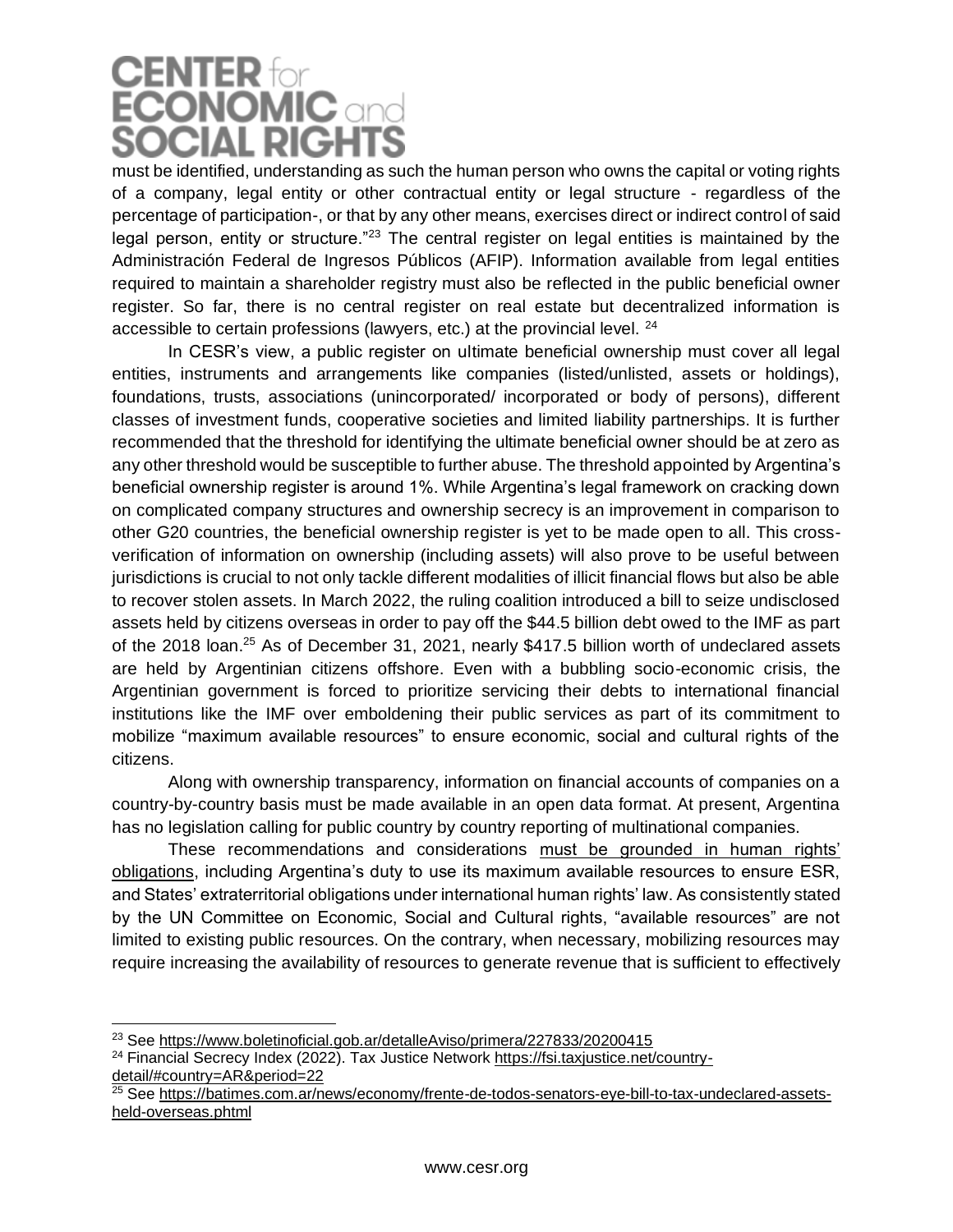## **CENTER for**<br>**ECONOMIC** and **SOCIAL RIGH**

realize rights<sup>26</sup>, for example, by recovering resources lost to illicit financial flows, tax evasion and avoidance<sup>27</sup>.

Similarly, because of the above-mentioned cross-border component of Illicit financial flows, States' Extraterritorial obligations (ETOs) -this is, obligations they have to people beyond their borders- under international law<sup>28</sup> are of utmost importance. Among other things, ETOs indicate how States should act in the global economy, including around financial flows over which richer countries have greater influence<sup>29</sup>. Because of their ETOs, States must promote international cooperation with a human rights focus, support national efforts to realize rights, and abstain from any conduct that undermines another State's capacity to fulfill their own obligations, including by facilitating tax abuse. However, these obligations are often overlooked, especially by rich countries that facilitate practices such as presiding over tax havens. The Independent Expert could look into how Argentina's debt problem is deepened by such countries' failure to comply with their ETOs.

**4. Information about access to information on financial and fiscal issues at the federal and provincial levels, with relevant disaggregation and, when possible, periodicity.**

In Argentina, access to information on fiscal and financial issues is quite distinct at the federal, provincial, and municipal levels. Overall, the most copious and updated information is found at the national level, and is more detailed for budgetary expenditures $30$ . However, even at the national level, significant limitations in access to fiscal information remain, in particular in connection to taxes (as opposed to information on budgets, which is abundant) $31$ . Limitations include:

- Lack of production of certain information, in particular the one necessary to assess the fairness of the tax system, such as:
	- Which sectors benefit from tax expenditures and benefits;
	- The tax burden borne by each sector of the population;
	- Measuring inequality before and after taxes;
	- The impact of tax policy on human rights.

<sup>26</sup>See CESR, Recovering Right Series, "Governments' obligation to invest "maximum available resources" in human rights", available at

[https://www.cesr.org/sites/default/files/CESR\\_COVID\\_Brief\\_1.pdf.](https://www.cesr.org/sites/default/files/CESR_COVID_Brief_1.pdf) See also Committee on the Rights of the Child, General comment No. 19 (2016) on public budgeting for the realization of children's rights (art. 4), CRC/C/GC/19, paragraphs 11 and 57.

 $27$  See, e.g., Committee on Economic, Social and Cultural Rights, Concluding observations on the second periodic report of Honduras, E/C.12/HND/CO/2;Committee on Economic, Social and Cultural

Rights,Concluding observations on the combined second to fifth periodic of KenyaE/C.12/KEN/20/2-5, par.18

<sup>&</sup>lt;sup>28</sup> Such as those contained in ICESCR, the UN Charter, and Universal Declaration on Human Rights (UDHR), articles 22 and 28.

<sup>&</sup>lt;sup>29</sup> See CESR, Recovering Right Series, "Governments' obligation to cooperate internationally to realize human rights", available at

[https://www.cesr.org/sites/default/files/Issue%20Brief%202\\_\\_.pdf](https://www.cesr.org/sites/default/files/Issue%20Brief%202__.pdf)

 $30$  To have an understanding of the gaps in budget transparency at the provincial level, the Independent Experts can refer to this [link.](https://www.cippec.org/wp-content/uploads/2021/03/228-DPP-Indice-de-Transparencia-Presupuestaria-Provincial-2020-Nino-y-La...-1.pdf)

<sup>31</sup> See, in general,<https://www.economia.gob.ar/onp/>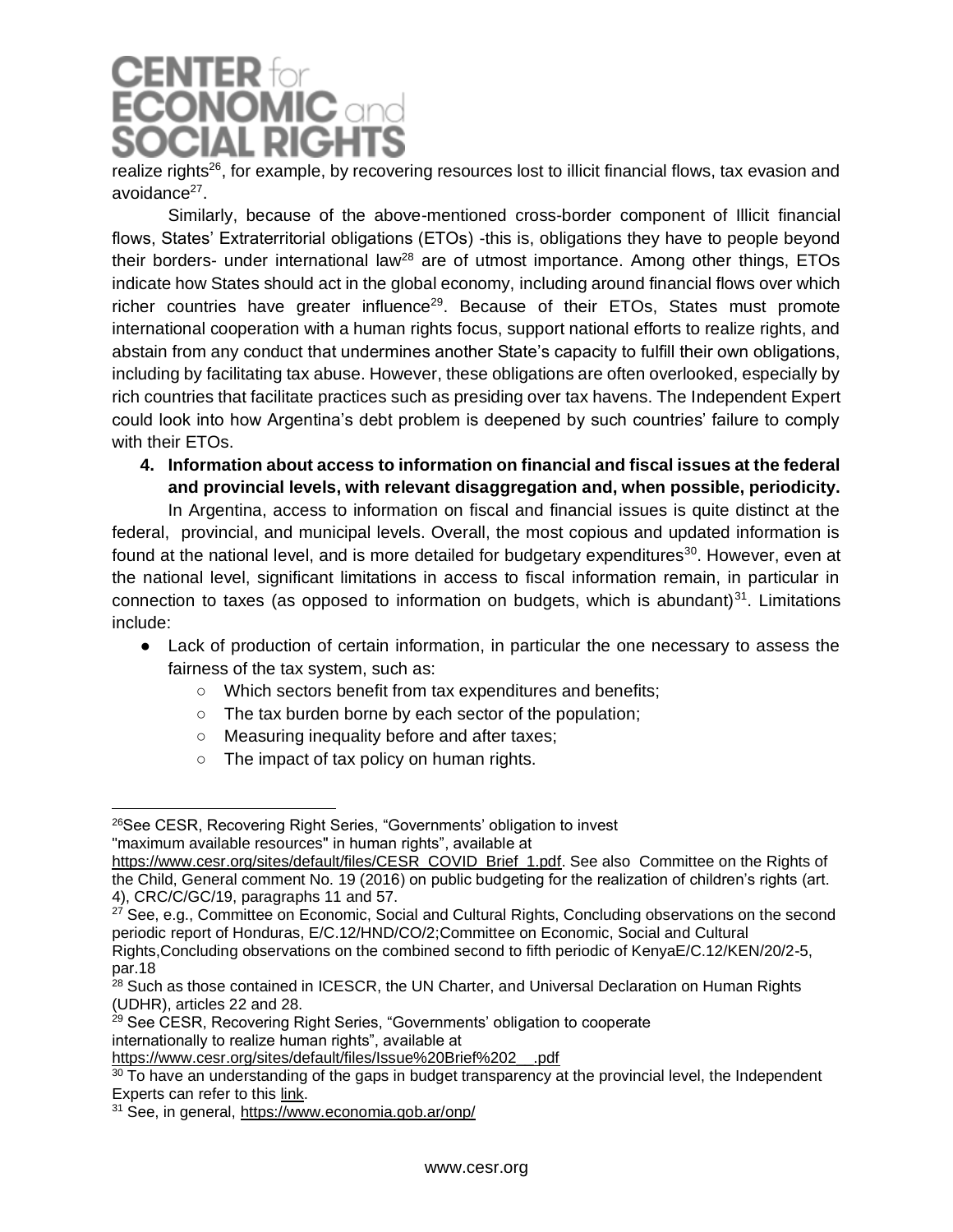### **CENTER** for **CONOMIC and DCIAL RIGH**

- Barriers to access information that the State has or should have produced, such as information on the amounts and beneficiaries of tax forgiveness programs, or the socioeconomic profile of the people benefited by these policies.
- The broad application of the figure of "tax secrecy".
- The lack of institutionalized channels for participation in the design, implementation or evaluation of tax policy especially from a gender lens.
- Lack of systematic and public estimations of tax avoidance and evasion.

In the case of information on sovereign debt in particular, important gaps remain, and transparency is weaker than in other spheres of fiscal policy. For example, there is ongoing litigation to access the documents and evaluations done before entering the 2018 Stand-by agreement with the IMF, since the government provided no timely data on the precedents of the agreement.

In this context, the Independent Expert could consider looking into how to secure transparency and participation in the trimestral IMF **country reviews that are foreseen in the current agreement with the Fund**, where existing conditionalities could likely be increased<sup>32</sup> with little or no information about them.

The already mentioned Principles for Human Rights in fiscal policy provide useful guidance on how to enhance transparency, participation and also accountability regarding financial issues in Argentina and align them with the country's human rights commitments. Relevant standards include the following recommendations for States, under the assumption that fiscal policy must be transparent<sup>33</sup>, participatory<sup>34</sup> and accountable:

- The State should produce, publish, and provide access to high quality fiscal information. This information must be structured clearly and comprehensively, and be made available for review by all persons. In particular:
	- It should publish clear and measurable objectives for fiscal policy, regularly report progress towards them, and explain any deviations from plans<sup>35</sup>.
	- Publish information and data (regarding taxation, budget, and debt) that is reliable, timely, accessible, and comprehensive in open and reusable formats<sup>36</sup>.

 $32$  See

[https://assets.nationbuilder.com/eurodad/pages/511/attachments/original/1590680908/Unhealthy\\_conditi](https://assets.nationbuilder.com/eurodad/pages/511/attachments/original/1590680908/Unhealthy_conditions.pdf?1590680908) [ons.pdf?1590680908](https://assets.nationbuilder.com/eurodad/pages/511/attachments/original/1590680908/Unhealthy_conditions.pdf?1590680908)

<sup>&</sup>lt;sup>33</sup> Committee on Economic, Social and Cultural Rights, Concluding observations on the third periodic report of Guatemala E/C.12/GTM/CO/3 (2014); Burundi E/C.12/BDI/CO/1, par. 14; Honduras E/C.12/HND/CO/2 (2017), par. 20; Concluding Observations El Salvador E/C.12/SLV/CO/3-5 (2014); CRC: General Comment No. 19, par. 76. Report of the Special Rapporteur on extreme poverty and human rights, 22 May 2014, A/HRC/26/28, pars. 20–23.

<sup>&</sup>lt;sup>34</sup> Committee on Economic, Social and Cultural Rights, Concluding observations on the combined third, fourth and fifth periodic reports of El Salvador, E/C.12/SLV/CO/3-5; Burundi E/C.12/BDI/CO/1; Guatemala, E/C.12/GTM/CO/3; Honduras, E/C.12/HND/CO/2; United Kingdom of Great Britain and Northern Ireland, E/C.12/GBR/CO/6; Costa Rica, E/C.12/CRI/CO/5.

<sup>&</sup>lt;sup>35</sup> High-Level Principles on Fiscal Transparency, Principles of Public Participation in Fiscal Policies by the Global Initiative for Fiscal Transparency, available at https://www.fiscaltransparency.net/principlesand-guidance

<sup>&</sup>lt;sup>36</sup> Committee on the Rights of the Child, General Comment No. 19 (2016) on public budgeting for the realization of children´s rights (art. 4).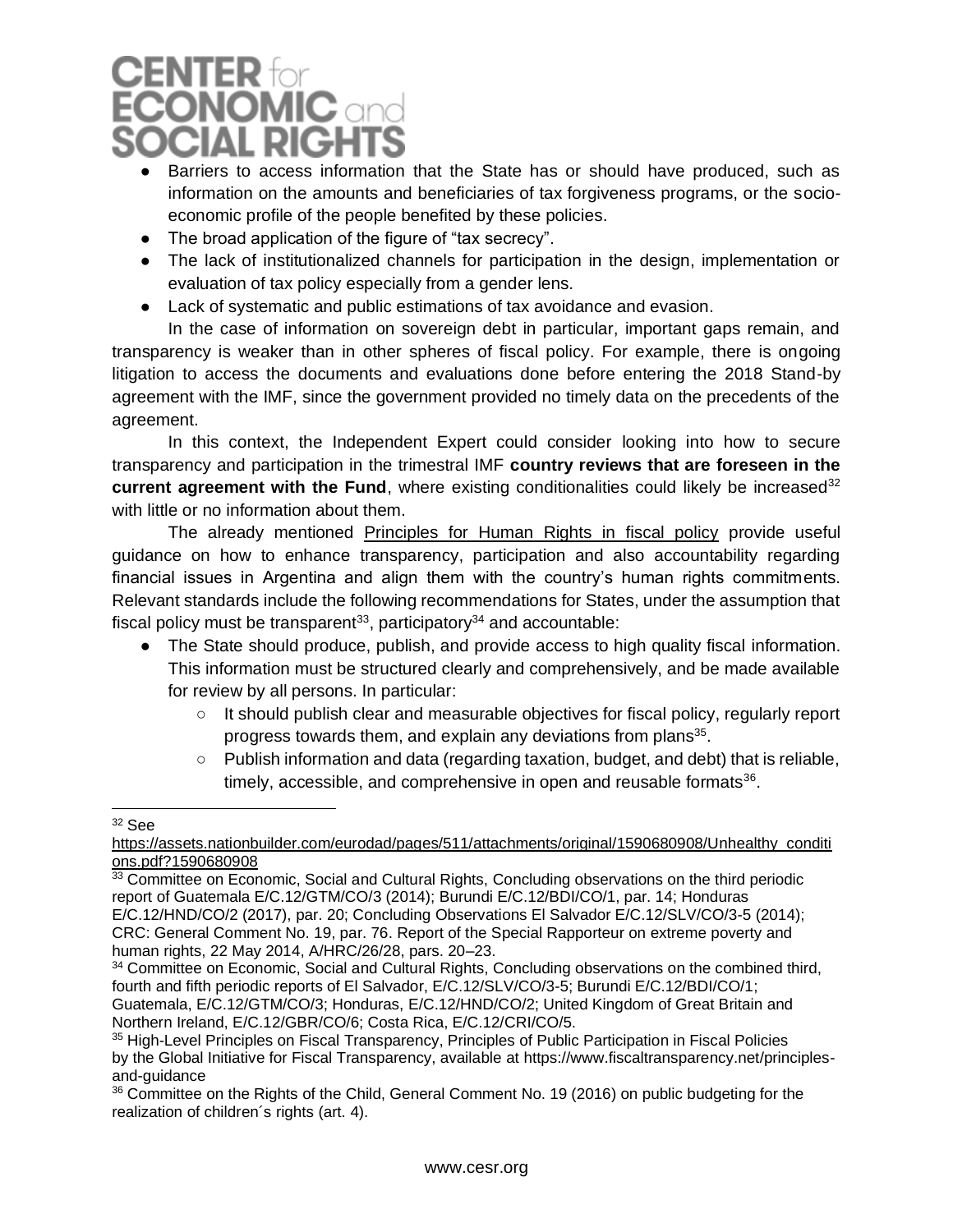### **CENTER** for **CONOMIC** and CIAL RIG<del>I</del>

- Modernize its information systems and utilize the full potential of technology as a tool to make fiscal transparency effective.
- The State should ensure that fiscal information is based on classification and disaggregation criteria that enable an analysis with a gender and human rights perspective<sup>37</sup>.
	- $\circ$  It should generate standardized information systems that enable updated assessments of the incidence of fiscal policy, and its impact on different people, groups and populations (i.e. data on utilization levels of social sector schemes for the current fiscal year with previous years to understand fund flow barriers). Information should recognize intersectionality and be disaggregated by sex and sexual orientation, race, age, language, ethnicity, religion, disability, belonging to an Indigenous community, income level, territorial scope, household structure and other relevant variables<sup>38</sup>.
- The State should produce high quality indicators on government schemes and programmes, that include fiscal criteria, regarding the fulfillment of their human rights obligations. This should be done in accordance with their duty to submit reports to regional and international systems of human rights protection and promotion<sup>39</sup>.
- The State should strictly justify exceptional limitations to the right to information and guarantee that those limitations are subject to review by impartial authorities, prioritizing access to fiscal information in case of doubt<sup>40</sup>.
	- $\circ$  It should establish a presumption in favor of the public availability of fiscal information<sup>41</sup>, and balance tax secrecy regulations with the right to access public information. With that goal, the State should Interpret tax secrecy in the strictest way possible, only applying secrecy if it is legally or constitutionally stipulated. Tax secrecy should not cover information regarding tax amnesties or tax expenditures.
- The State should undertake independent, participatory, and regular impact assessments on the extraterritorial effects of financial secrecy policies, indicating their methodology<sup>42</sup>.

<sup>&</sup>lt;sup>37</sup> By way of example see, Concluding observations of the Committee on Economic, Social and Cultural Rights, Spain, E/C.12/ESP/CO/5; for budgetary information, see also, indirectly, Report of the Secretary-General, "Compilation of guidelines on the form and content of reports to be submitted by States parties to the international Human Rights Treaties" (2009) HRI/GEN/2/Rev.6, para 43. 38

<sup>&</sup>lt;sup>39</sup> Protocol of San Salvador, Article 19, read together with the norms for submitting periodic reports as established in Article 19 of the Protocol and other documents.

<sup>40</sup> Inter-American Court of Human Rights, Case of Claude Reyes et al v. Chile, Judgement of September 19, 2006 (Merits, Reparations and Costs).

<sup>41</sup> High-Level Principles on Fiscal Transparency, Principles of Public Participation in Fiscal Policies by the Global Initiative for Fiscal Transparency, available at [https://www.fiscaltransparency.net/principles](https://www.fiscaltransparency.net/principles-and-guidance)[and-guidance](https://www.fiscaltransparency.net/principles-and-guidance)

<sup>&</sup>lt;sup>42</sup> Committee on the Elimination of Discrimination against Women, Concluding observations on the combined fourth and fifth periodic reports of Switzerland, CEDAW/C/CHE/CO/4-5, par. 41.